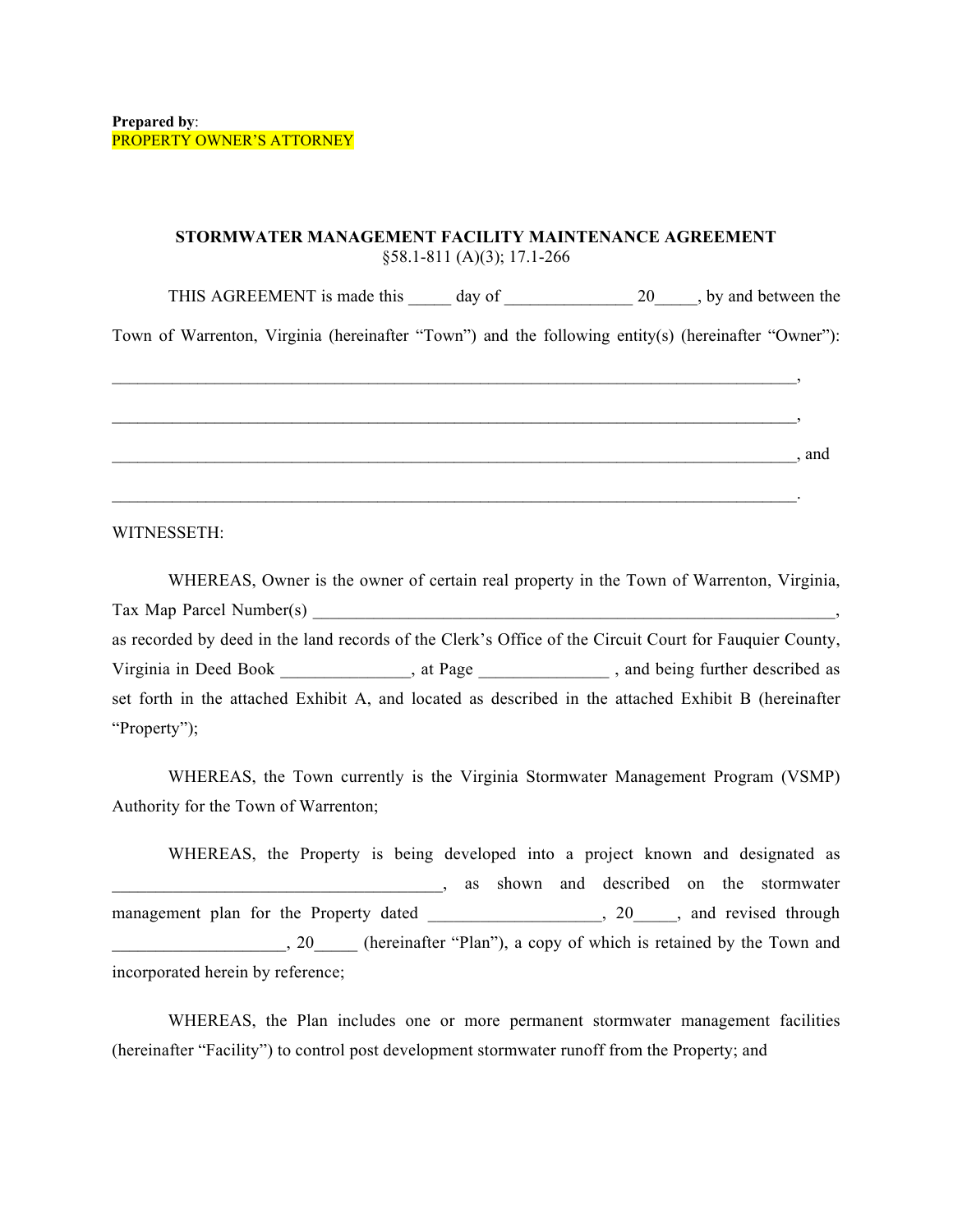WHEREAS, to comply with  $\S$  62.1-44.15:28 of the Code of Virginia and the attendant Town regulations pertaining to this project, the Owner agrees to maintain the Facility in accordance with the Maintenance Plan dated \_\_\_\_\_\_\_\_\_\_\_\_\_\_\_\_\_, 20\_\_\_\_, and revised through \_\_\_\_\_\_\_\_\_\_\_\_\_\_\_\_\_\_\_\_, 20\_\_\_\_\_ (hereinafter "Maintenance Plan"), a copy of which is attached hereto and made a part hereof as Exhibit C.

NOW, THEREFORE, in consideration of the foregoing premises and the mutual covenants contained herein, the receipt and sufficiency of which are hereby acknowledged, and in accordance with the following terms and conditions, the parties agree as follows:

1. The Town and its agents may enter the Property to perform periodic inspections to ensure the proper maintenance and functioning of the Facility. These inspections will be conducted at reasonable times. Whenever possible, the Town will notify the Owner prior to entering the Property. If the Town finds that repairs must be undertaken to return the Facility to the original design, as shown and described in the Plan, the Owner shall complete any such repairs within thirty (30) calendar days of the inspection, or a longer period only if approved by the Town in writing.

2. The Owner, at the Owner's sole expense, shall construct the Facility in accordance with the Plan and all attendant state and local regulations, and shall provide to the Town a construction record drawing for the Facility prior to termination of coverage under the General VPDES Permit for Discharges of Stormwater from Construction Activities, also known as the "Construction General Permit", or any other state or local permits, as applicable.

3. The Owner, at the Owner's sole expense, shall maintain and repair the Facility in perpetuity and in a manner which will enable the Facility to remain in compliance with the Virginia Stormwater Management Program Regulations and Town Codes (as amended), and the Facility's original standards, as shown and described in the Plan and Maintenance Plan. The Owner shall keep written maintenance and repair records and provide copies to the Town annually.

4. The Owner, at the Owner's sole expense, shall cause the Facility to be inspected annually in accordance with and to the Maintenance Plan. These inspections shall be conducted by a person who is licensed as a professional engineer, architect, landscape architect, or land surveyor pursuant to Article 1 (§ [54.1-400](http://law.lis.virginia.gov/vacode/54.1-400/) *et seq.*) of Chapter 4 of Title 54.1 of the Code of Virginia; a person who works under the direction and oversight of a licensed professional engineer, architect, landscape architect, or land surveyor; or a person who holds an appropriate certificate of competence from the State Water Control Board. If the inspector finds during an inspection that repairs must be undertaken to return the Facility

2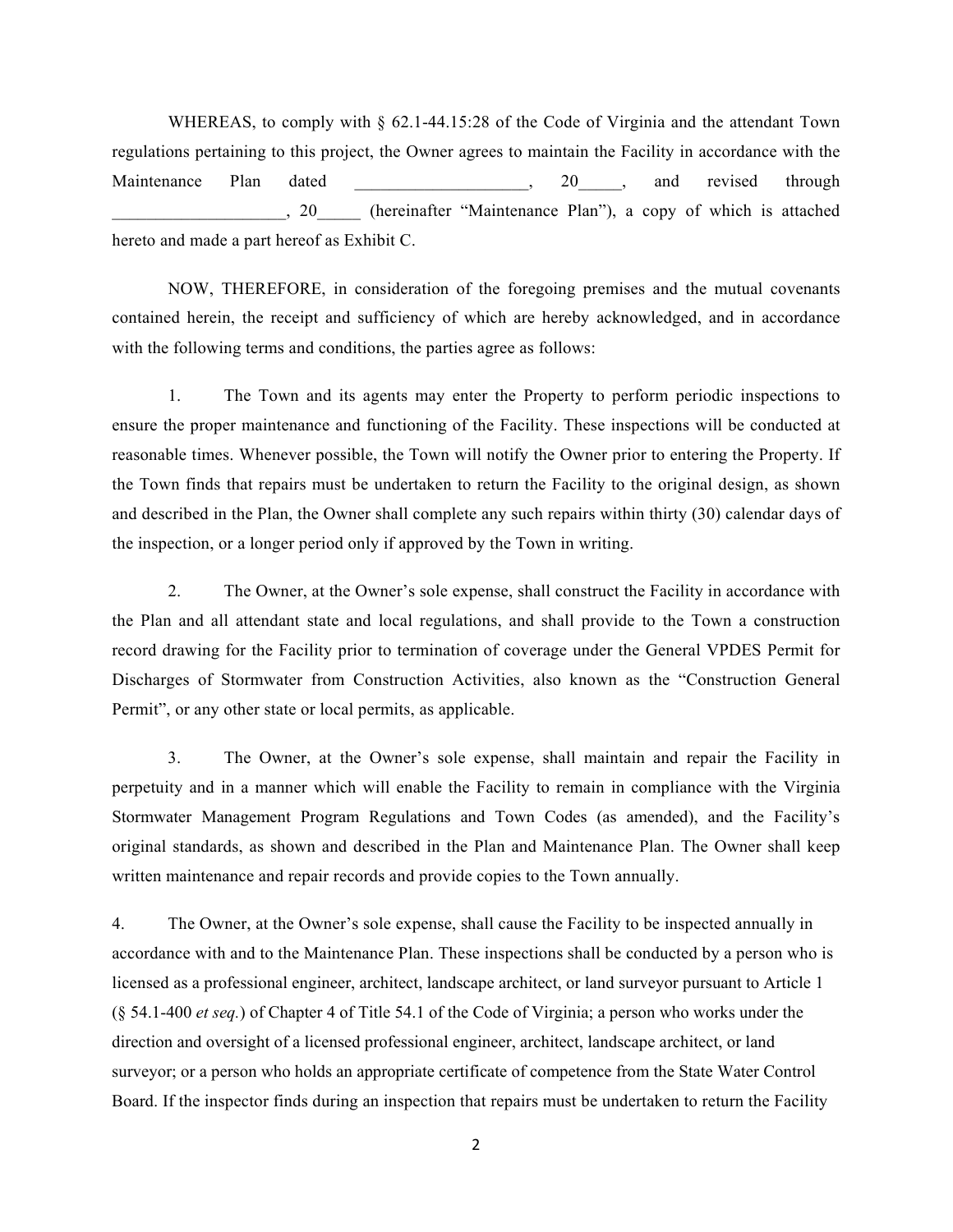to the original design as shown and described on the Plan, the Owner shall complete any such repairs within thirty (30) calendar days of the inspection or a longer period as approved by the Town. The Owner shall keep written inspection records and provide copies to the Town annually.

5. The Owner shall provide a right of ingress and egress for the Town and its agents to perform the periodic inspections referenced herein above and to undertake or have undertaken maintenance and repair of the Facility, if such maintenance is deemed necessary by the Town and not adequately completed by the Owner. It is expressly understood and agreed that the Town is under no obligation to maintain or repair the Facility. The Owner shall reimburse the Town for all maintenance and repair costs within thirty (30) calendar days after receiving a demand for reimbursement. The Owner acknowledges that the Town may take any other enforcement actions as may be available at law. The Town shall have the right inspect the Facility at a minimum of once every five (5) years, and more frequently if such inspection are deemed warranted by the Town.

6. The Owner shall save, hold harmless, and indemnify the Town and its agents against all liability, claims, demands, costs and expenses arising from, or out of, the Owner's failure to comply with the terms and conditions set forth herein, or arising from acts of the Owner related to the construction, operation, maintenance or repair of the Facility.

7. This Agreement shall constitute a covenant running with the land and shall inure to the benefit of and shall be binding upon the parties hereto, their respective heirs, successors and assigns, including, without limitation, any subsequent VSMP Authority for the Town of Warrenton, and all subsequent owners of the Property, as well as any property owner's association or similar organization responsible for maintenance of the Facility. This obligation shall be made known to any perspective purchaser prior to closing. The Owner shall notify the Town in writing within 30 days of conveying any interest in the Property affecting the ownership or responsibility for maintenance of the Facility. The Owner(s) agrees in the event that the Property is sold, transferred, or leased to provide information to the new owner, operator, or lessee regarding proper inspection, maintenance and repair of the stormwater management practice(s). The information shall accompany the first deed transfer and include Exhibits B and C and this Agreement. The transfer of this information shall also be required with any subsequent sale, transfer or lease of the Property.

8. Upon execution of this Agreement, it shall be recorded promptly in the Clerk's Office of the Circuit Court of Fauquier County, Virginia, at the Owner's sole expense. A copy of the recorded agreement shall be provided to the Town within thirty (30) calendar days of recordation.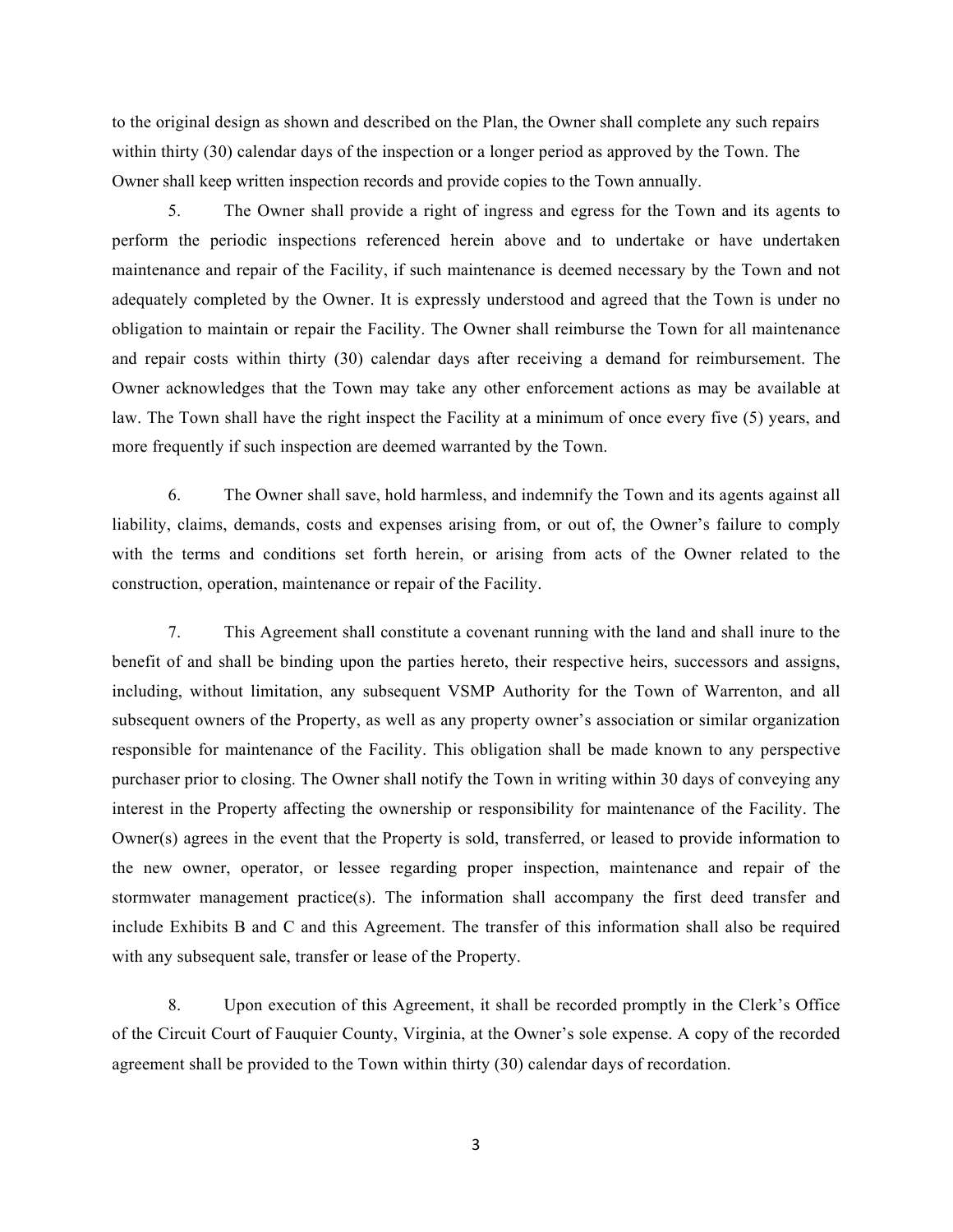9. The terms of this Agreement shall not be amended, modified or terminated and no waiver of any provision hereof shall be effective unless set forth in a written instrument executed with the same formality as this Agreement.

10. This Agreement shall be governed by and construed in accordance to the laws of the Commonwealth of Virginia.

11. This Agreement is not complete without the attached Exhibits being incorporated herein as are listed below.

> Exhibit A: Legal description of the real estate for which this Agreement applies ("Property").

> Exhibit B: Location map(s) showing a location of the Property and an accurate location of each stormwater management practice affected by this Agreement.

> Exhibit C: Long-term Maintenance Plan that prescribes those activities that must be carried out to maintain compliance with this Agreement.

> > [Signature Page to Follow]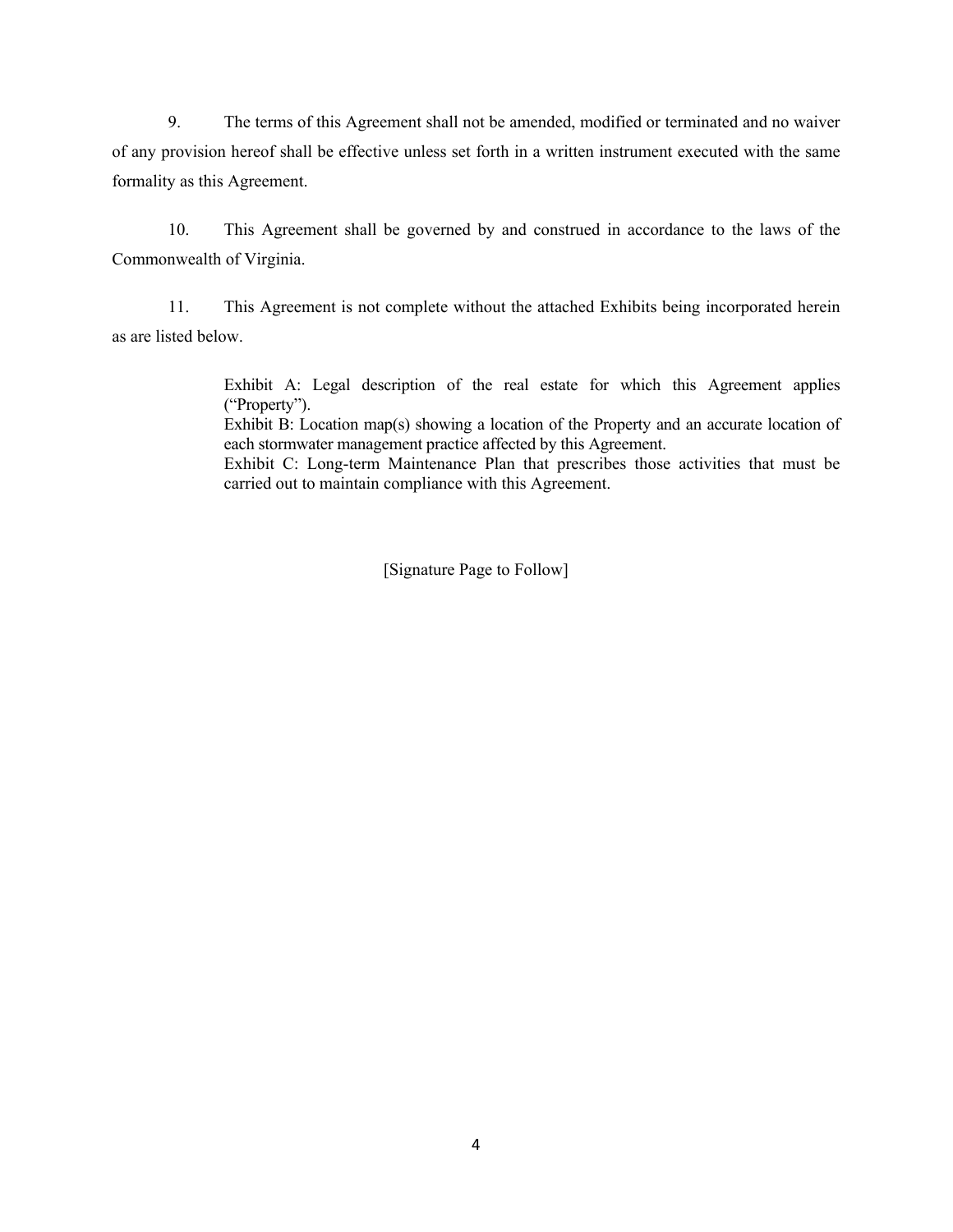IN WITNESS WHEREOF, the Owner and the Town of Warrenton have caused this Agreement to be signed in their names by their duly authorized representatives as of the date first set forth above.

#### **PROPERTY OWNER**

ATTEST:

E] [SIGNATURE]

### COMMONWEALTH OF VIRGINIA

COUNTY OF \_\_\_\_\_\_\_\_\_\_\_\_\_\_\_\_\_\_\_\_ to wit:

I, \_\_\_\_\_\_\_\_\_\_\_\_\_\_\_\_\_\_\_\_\_\_\_, a Notary Public in and for the jurisdiction aforesaid, do certify that the foregoing instrument was acknowledged before me this \_\_\_\_\_ day of 20\_\_\_, by \_\_\_\_\_\_\_\_\_\_\_\_\_\_\_\_\_\_\_\_\_\_\_\_ in [his/her] capacity as \_\_\_\_\_\_\_\_\_\_\_\_\_\_\_\_\_\_\_\_\_\_\_\_, for

\_\_\_\_\_\_\_\_\_\_\_\_\_\_\_\_\_\_\_\_\_\_\_\_\_\_\_\_\_\_\_\_\_ the Owner.

NOTARY PUBLIC

My commission expires: \_\_\_\_\_\_\_\_\_\_\_\_\_\_\_\_.

\_\_\_\_\_\_\_\_\_\_\_\_\_\_\_\_\_\_\_\_\_\_\_\_\_\_\_\_\_\_\_\_\_\_\_\_\_\_

My Notary Registration Number: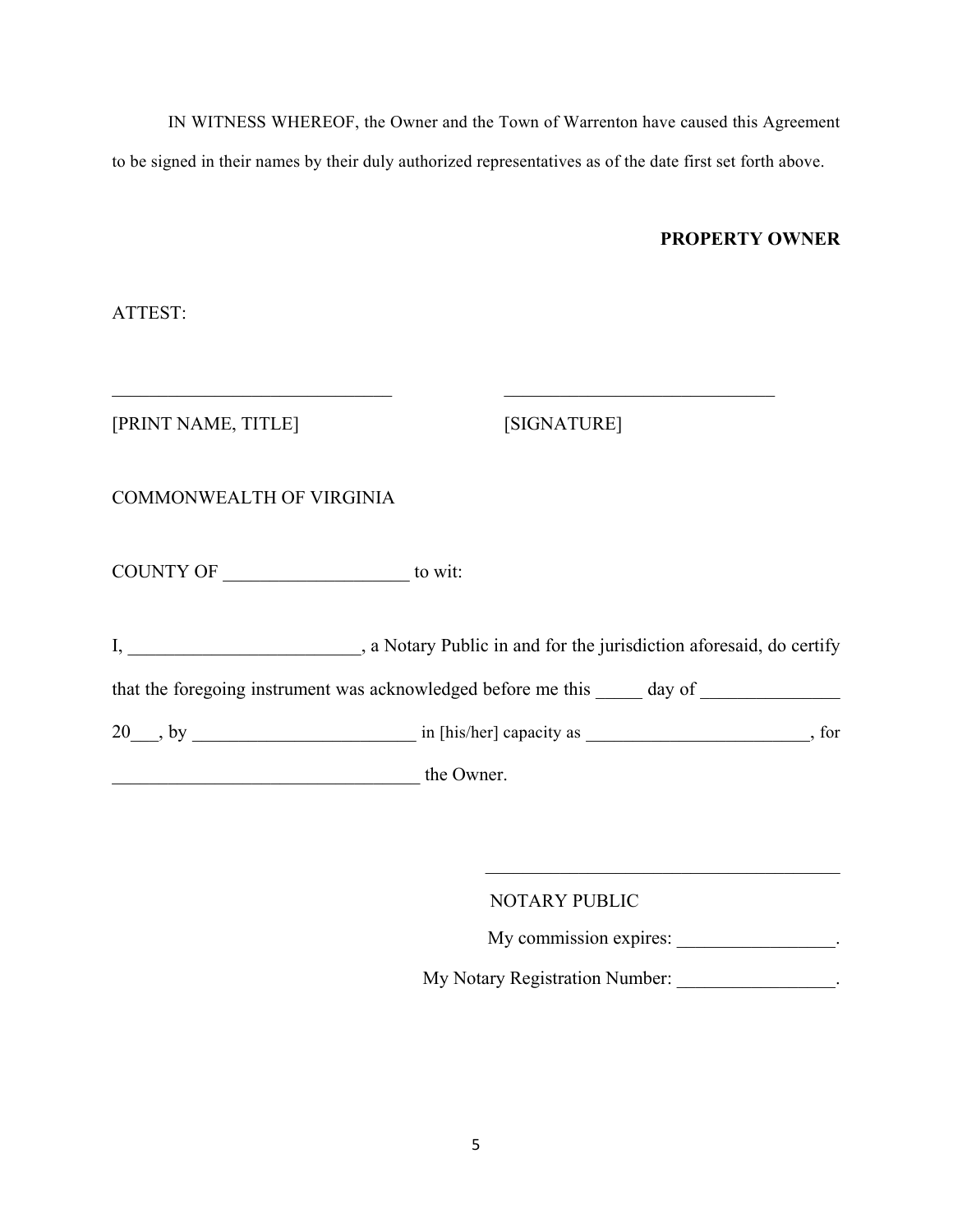# **TOWN OF WARRENTON, VIRGINIA**

# ATTEST:

| [PRINT NAME]<br>Program Administrator                                             | [SIGNATURE] |  |
|-----------------------------------------------------------------------------------|-------------|--|
| <b>COMMONWEALTH OF VIRGINIA</b>                                                   |             |  |
| COUNTY OF __________________________ to wit:                                      |             |  |
| I, 1. All 2003, a Notary Public in and for the jurisdiction aforesaid, do certify |             |  |
| that the foregoing instrument was acknowledged before me this ______ day of       |             |  |
|                                                                                   |             |  |
| The Town of Warrenton.                                                            |             |  |

NOTARY PUBLIC

My commission expires: \_\_\_\_\_\_\_\_\_\_\_\_\_\_\_\_\_\_.

 $\overline{\phantom{a}}$  , where  $\overline{\phantom{a}}$ 

My Notary Registration Number: \_\_\_\_\_\_\_\_\_\_\_\_\_\_\_\_\_.